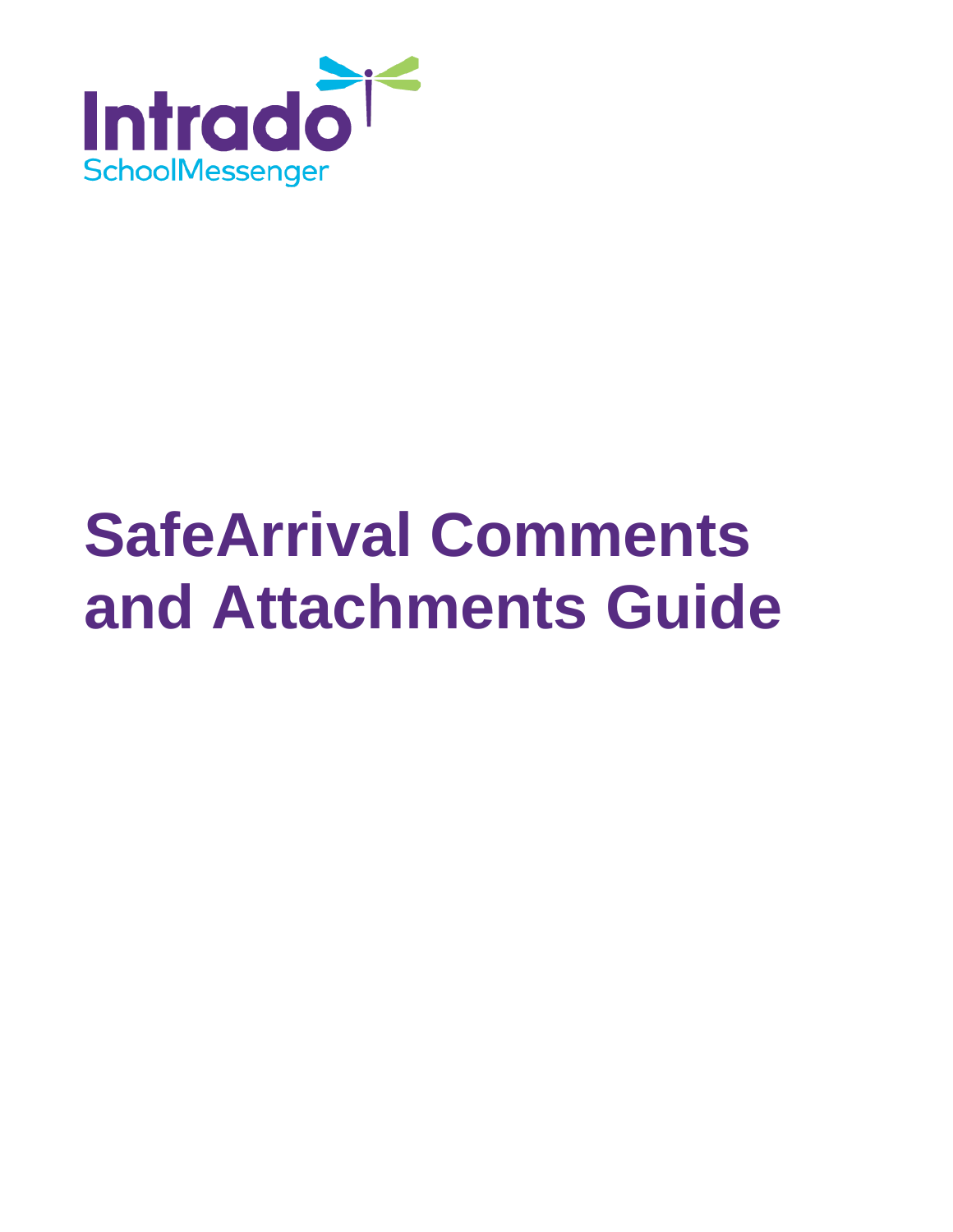# <span id="page-1-0"></span>**Contents**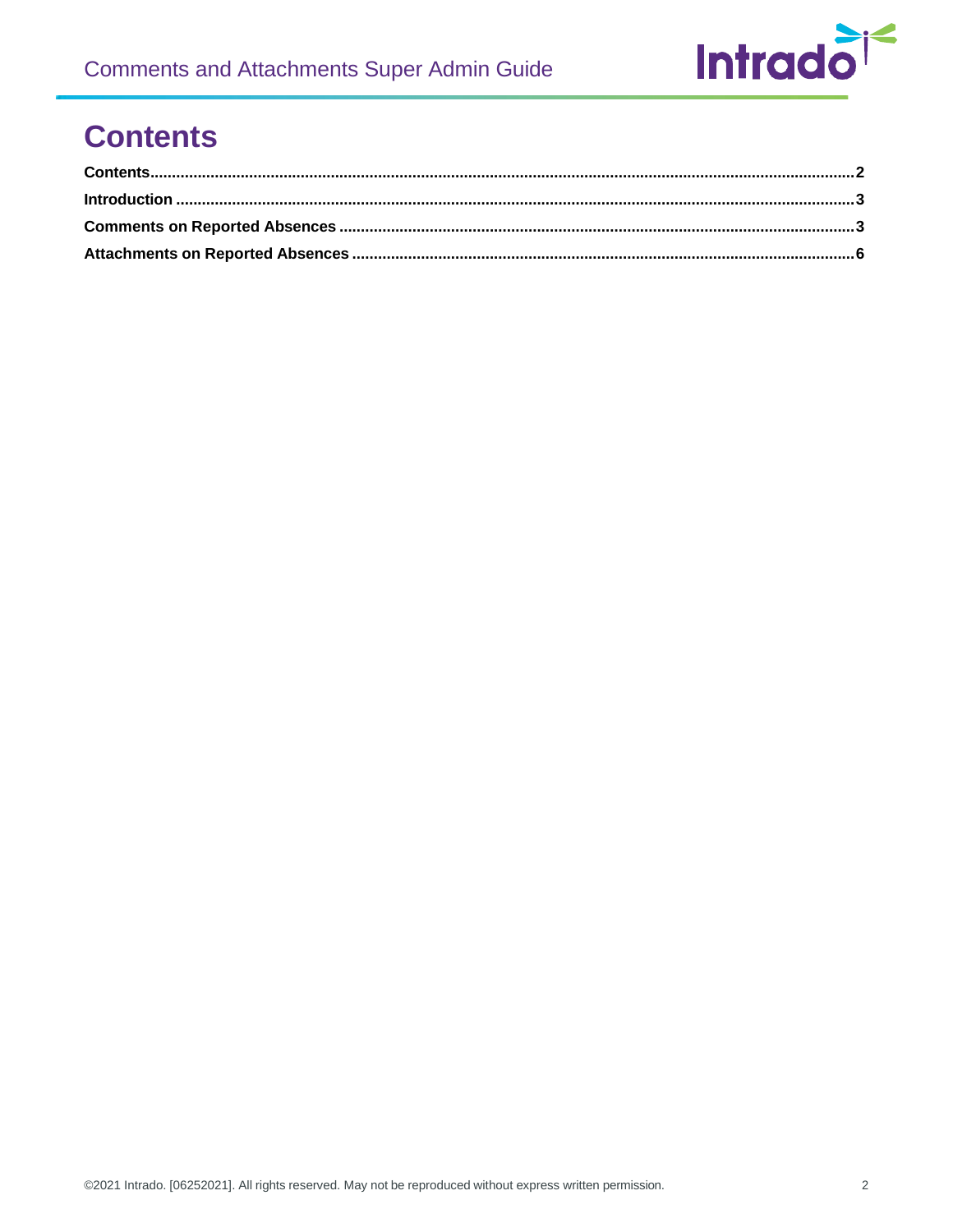

### <span id="page-2-0"></span>**Introduction**

With the Comments and Attachments features in SafeArrival, guardians can be given the option to add a comment or an attachment when reporting an absence for their child. These features are expected to eventually be enabled for all clients, but they are currently disabled by default. They can, however, be enabled on a per district basis.

### <span id="page-2-1"></span>**Comments on Reported Absences**

Once the Comments feature has been enabled for a client, guardians will have the ability to make comments when explaining an absence.



#### *Note: The Comment field is optional and thus a comment is not required for submitting an absence.*

If a comment was made it will be visible to school staff when they view the absence on their Dashboard page.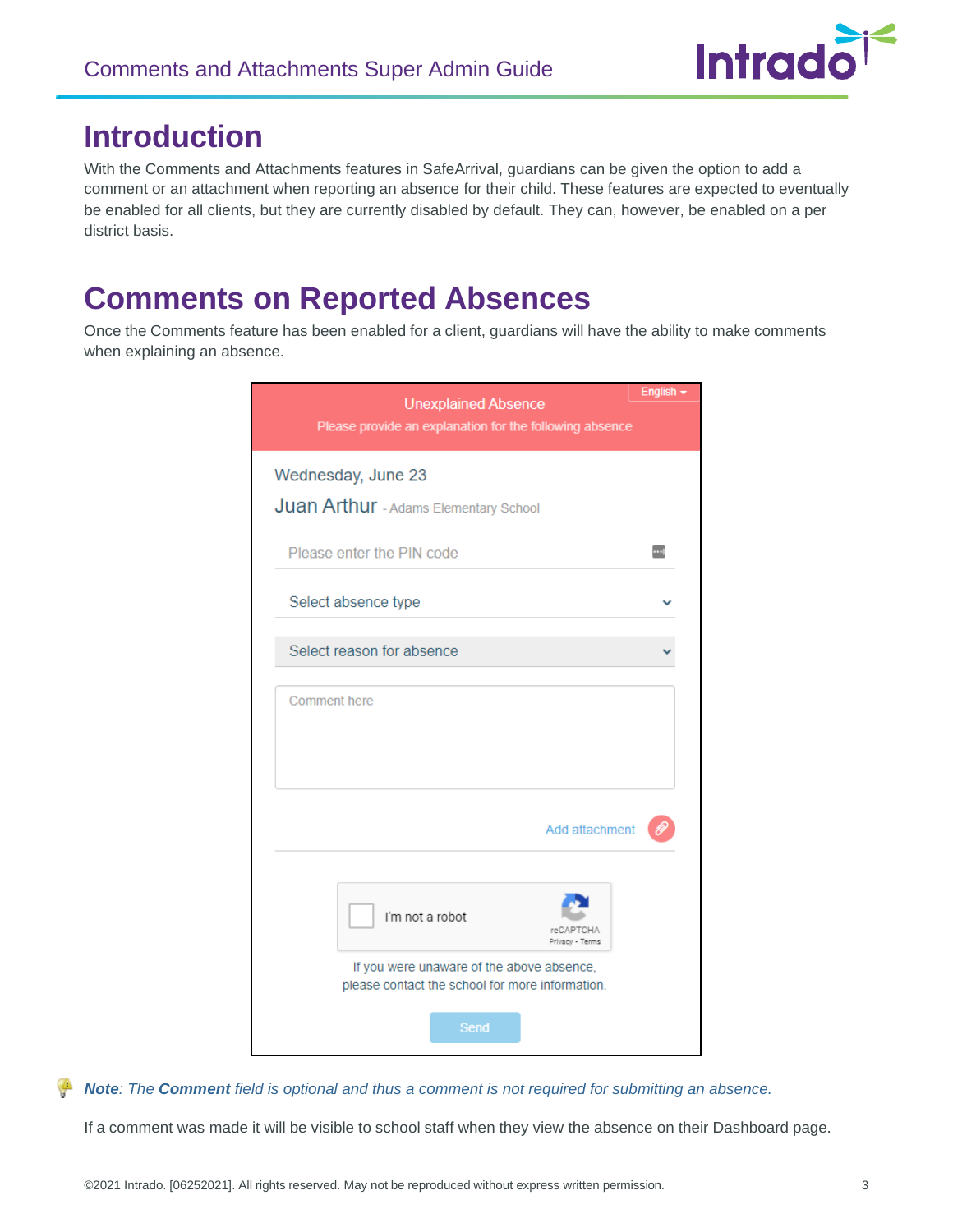

| Explained absences (2 total)                |              |                  |                      |                                      |              |            |                                     | <b>LIST VIEW   TIMELINE VIEW</b> |       |
|---------------------------------------------|--------------|------------------|----------------------|--------------------------------------|--------------|------------|-------------------------------------|----------------------------------|-------|
| ALL ABSENCE TYPES V                         |              |                  |                      |                                      |              |            | Q                                   | Search                           | Reset |
| STUDENT ^                                   | <b>GRADE</b> | <b>HOME ROOM</b> | <b>MARK TIME</b>     | <b>ABSENCE TYPE</b>                  | <b>START</b> | <b>END</b> | <b>REPORTED</b>                     | <b>REPORTED VIA</b>              |       |
| Li, Jack01<br>M01                           | $G1 - 18$    | $H1 - 23$        | Mar 12, 2021 9:30 AM | Full Day<br>Personal or Other Reason | Mar 12       |            | Mar 12, 12:27 AM<br>Staff: mderouin | Staff Web                        | بللج  |
| Comment: Go to the zoo to play one day!!    |              |                  |                      |                                      |              |            |                                     |                                  |       |
| Li, Jack03<br>M03<br>Comment: See a doctor. | $G3-A$       | $H3-A$           | Mar 12, 2021 9:30 AM | Full Day<br>Appointment              | Mar 12       |            | Mar 12, 12:24 AM                    | Web Link                         | 也     |

If you click on the absence, the comment will also be displayed in the pop-up modal.

|                       | Smith1, Student1<br>(1)                 | ×    |
|-----------------------|-----------------------------------------|------|
|                       |                                         | Edit |
| Grade G1-3            |                                         |      |
| Home Room H1-3        |                                         |      |
| Absence Type Full Day |                                         |      |
|                       | Reason Vacation                         |      |
|                       | Date Jan 14                             |      |
|                       | <b>Comment</b> Take a trip to New York. |      |
| Attachment test1.jpg  |                                         |      |
|                       | Reported at Jan 14, 9:07 AM             |      |
|                       | Reported by Staff: Jack Miller          |      |
|                       |                                         |      |

Staff will also be able to view the comments on the Attendance page. If the absence has a comment, it will be listed in a line under the student's name.

| STUDENT ^                         | <b>GRADE</b>   | <b>HOME ROOM</b> | <b>MARK TIME</b>     | <b>ABSENCE TYPE</b>        | <b>START</b> | <b>END</b> | <b>REPORTED</b>                       | <b>REPORTED VIA</b> |      | <b>ACTIONS</b> |
|-----------------------------------|----------------|------------------|----------------------|----------------------------|--------------|------------|---------------------------------------|---------------------|------|----------------|
| Smith1, Student1                  | $G1-3$         | $H1-3$           | Jan 18, 2021 9:00 AM | Full Day<br>Vacation       | Jan 18, 2021 |            | Jan 18, 9:19 AM<br>test94@example.com | Guardian Web        |      | Œ              |
| Comment: Take a trip to New York. |                |                  |                      |                            |              |            |                                       |                     |      |                |
| Smith2, Student2                  | $G2-3$         | $H2-3$           | Jan 18, 2021 9:00 AM | Full Day<br>Parent Excused | Jan 18, 2021 |            | Jan 18, 9:34 AM<br>Staff: Jack Miller | Staff Web           |      |                |
| Comment: Some problems at home.   |                |                  |                      |                            |              |            |                                       |                     |      |                |
| Smith3. Student3<br>3             | $G3 - 3$       | $H3-3$           | Jan 18, 2021 9:00 AM | Full Day<br>Vacation       | Jan 18, 2021 |            | Jan 18, 9:30 AM<br>test92@example.com | Guardian Web        | باير | Œ              |
| Smith4, Student4                  | G4             | H4               | Dec 21, 2020 9:00 AM |                            |              |            |                                       |                     |      |                |
| Smith4, Student4                  | G4             | H4               | Jan 18, 2021 9:00 AM |                            |              |            |                                       |                     |      |                |
| Smith5, Student5                  | G <sub>5</sub> | H5               | Jan 18, 2021 9:00 AM |                            |              |            |                                       |                     |      | я              |
| Smith6, Student6<br>$\mathbf{h}$  | G6             | H6               |                      | Full Day<br>Parent Excused | Jan 18, 2021 |            | Jan 18, 9:26 AM<br>Staff: Jack Miller | Staff Web           |      |                |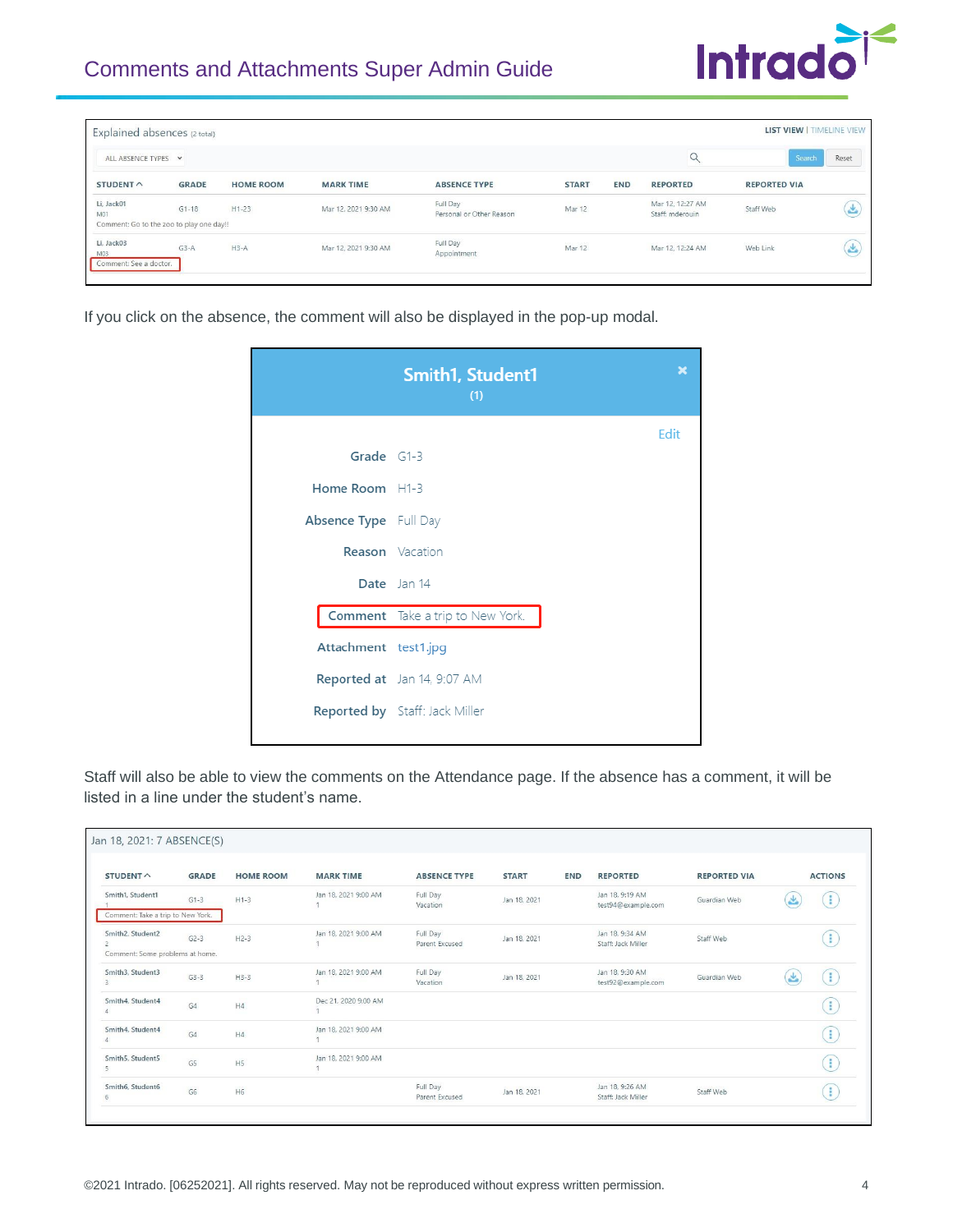

Any comments will also be listed when viewing an Absence Report.

|                                      |                                              |                 |                     |                                         |               | <b>Unexplained Absences</b> |          |                                                                                                                                                   |                    |                                   |                   |
|--------------------------------------|----------------------------------------------|-----------------|---------------------|-----------------------------------------|---------------|-----------------------------|----------|---------------------------------------------------------------------------------------------------------------------------------------------------|--------------------|-----------------------------------|-------------------|
| ID                                   | Grade                                        | <b>Hm Rm</b>    | <b>Student Name</b> | <b>Marked Time</b>                      |               | Contact                     | Type     | To                                                                                                                                                | <b>Attempts</b>    | <b>Last Attempt</b>               | <b>Result</b>     |
| 10                                   | G10                                          | H <sub>10</sub> | Smith10, Student10  | Jan 19, 9:30 AM<br>1                    |               |                             |          |                                                                                                                                                   |                    |                                   |                   |
| 7                                    | G7                                           | H7              | Smith7, Student7    | Jan 19, 9:30 AM<br>$\mathbf{1}$         |               |                             |          |                                                                                                                                                   |                    |                                   |                   |
| 8                                    | G8                                           | H8              | Smith8, Student8    | Jan 19, 9:30 AM<br>$\ddot{\phantom{1}}$ |               |                             |          |                                                                                                                                                   |                    |                                   |                   |
| $\overline{9}$                       | G9                                           | H9              | Smith9, Student9    | Jan 19, 9:30 AM<br>1                    |               |                             |          |                                                                                                                                                   |                    |                                   |                   |
|                                      |                                              |                 |                     |                                         |               |                             |          | For notifications completed within the last couple of minutes, please see the SafeArrival HOME page for the most up-to-date notification history. |                    |                                   |                   |
|                                      |                                              |                 |                     |                                         |               |                             |          |                                                                                                                                                   |                    |                                   |                   |
|                                      |                                              |                 |                     |                                         |               | <b>Explained Absences</b>   |          |                                                                                                                                                   |                    |                                   |                   |
|                                      |                                              |                 |                     |                                         |               |                             |          |                                                                                                                                                   |                    |                                   |                   |
| ID                                   | Grade                                        | <b>Hm Rm</b>    | <b>Student Name</b> | <b>Type</b>                             | Start/End     | Leave                       | Arrival  | Reason                                                                                                                                            | <b>Reported By</b> | <b>Reported Time</b>              | <b>Report Via</b> |
|                                      | $G1-3$                                       | $H1-3$          | Smith1, Student1    | <b>FD</b>                               | <b>Jan 19</b> |                             |          | Vacation                                                                                                                                          | om                 | test106@example.c Jan 19, 9:22 AM | Guardian<br>Web   |
|                                      | Comment: Take a trip to New York.            |                 |                     |                                         |               |                             |          |                                                                                                                                                   |                    |                                   |                   |
| $\mathbf{1}$<br>$\overline{2}$       | $G2-3$                                       | $H2-3$          | Smith2, Student2    | <b>FD</b>                               | Jan 19        |                             |          | <b>Parent Excused</b>                                                                                                                             | om                 | test105@example.c Jan 19, 9:23 AM | Guardian<br>Web   |
|                                      | Comment: Some problems at home.              |                 |                     |                                         |               |                             |          |                                                                                                                                                   |                    |                                   |                   |
|                                      | $G3-3$                                       | $H3-3$          | Smith3, Student3    | LA                                      | <b>Jan 19</b> |                             | 10:00 AM | Tardy                                                                                                                                             | Staff: Jack Miller | Jan 19, 9:25 AM                   | Staff Web         |
|                                      | Comment: Sick leave at morning.              |                 |                     |                                         |               |                             |          |                                                                                                                                                   |                    |                                   |                   |
|                                      | G4                                           | H4              | Smith4, Student4    | F <sub>D</sub>                          | Jan 19        |                             |          | In School Suspension                                                                                                                              | Staff: Jack Miller | Jan 19, 9:29 AM                   | Staff Web         |
|                                      | G <sub>5</sub>                               | H <sub>5</sub>  | Smith5. Student5    | <b>FD</b>                               | <b>Jan 19</b> |                             |          | In School Suspension                                                                                                                              | Staff: Jack Miller | Jan 19, 11:17 AM                  | Staff Web         |
| 3<br>$\boldsymbol{\Delta}$<br>5<br>6 | G <sub>6</sub><br>Comment: Society activity. | H6              | Smith6, Student6    | <b>FD</b>                               | Jan 19        |                             |          | Parent Excused                                                                                                                                    | Staff: Jack Miller | Jan 19, 9:17 AM                   | Staff Web         |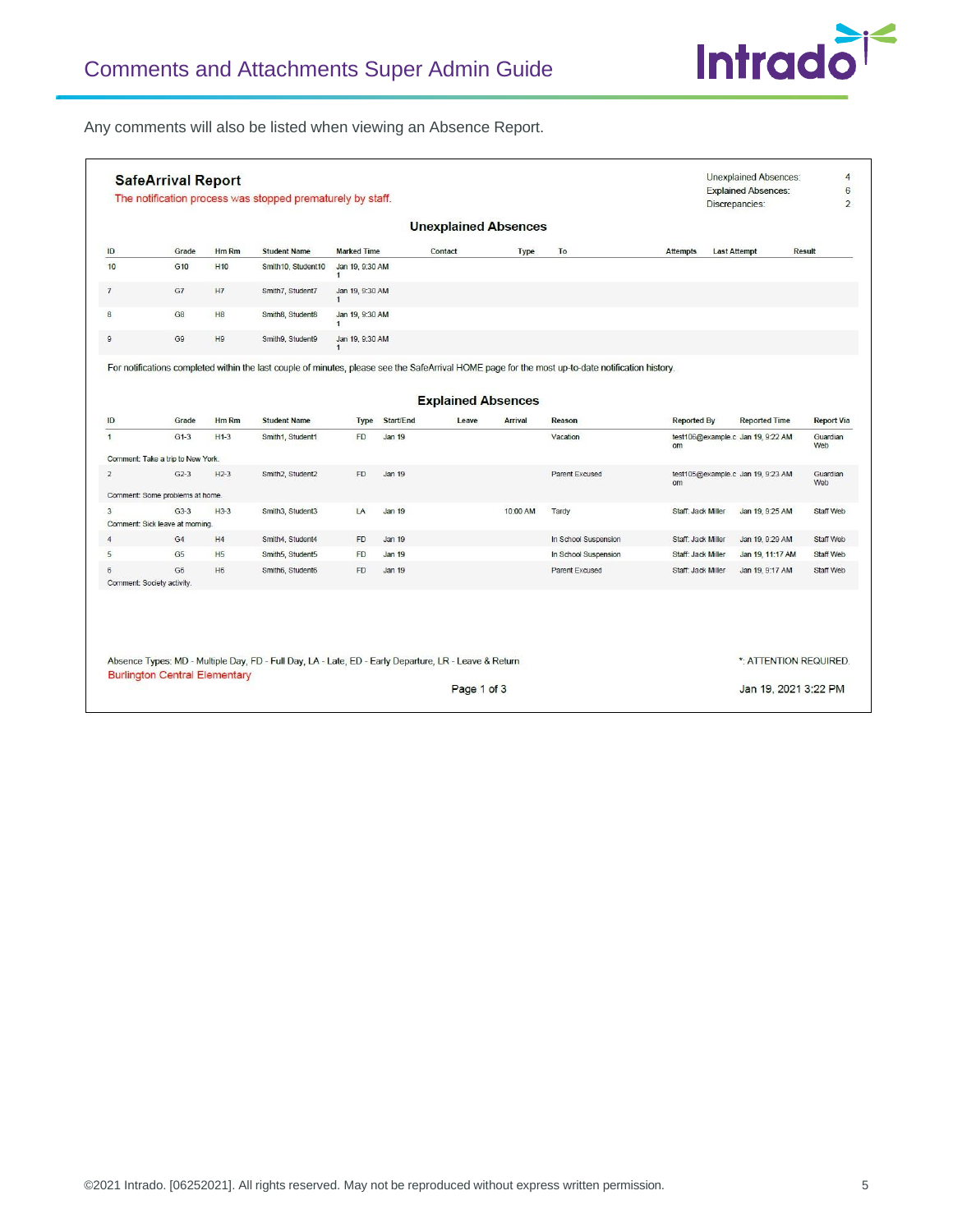

## <span id="page-5-0"></span>**Attachments on Reported Absences**

Once the Attachments feature has been enabled for a client, guardians will have the ability to add an attachment when explaining an absence.

|              | <b>Unexplained Absence</b>                              |                              | English $\sim$ |
|--------------|---------------------------------------------------------|------------------------------|----------------|
|              | Please provide an explanation for the following absence |                              |                |
|              |                                                         |                              |                |
|              |                                                         |                              |                |
|              | Wednesday, June 23                                      |                              |                |
|              | Juan Arthur - Adams Elementary School                   |                              |                |
|              |                                                         |                              |                |
|              | Please enter the PIN code                               |                              | $\cdots$       |
|              |                                                         |                              |                |
|              | Select absence type                                     |                              |                |
|              |                                                         |                              |                |
|              | Select reason for absence                               |                              |                |
|              |                                                         |                              |                |
| Comment here |                                                         |                              |                |
|              |                                                         |                              |                |
|              |                                                         |                              |                |
|              |                                                         |                              |                |
|              |                                                         |                              |                |
|              |                                                         | Add attachment               |                |
|              |                                                         |                              |                |
|              |                                                         |                              |                |
|              | I'm not a robot                                         |                              |                |
|              |                                                         | reCAPTCHA<br>Privacy - Terms |                |
|              | If you were unaware of the above absence,               |                              |                |
|              | please contact the school for more information.         |                              |                |
|              |                                                         |                              |                |
|              | Send                                                    |                              |                |
|              |                                                         |                              |                |

*Note: The Attachment field is optional and thus an attachment is not required for submitting an absence.*

The attachment can be accessed from the Dashboard page.

|                                    | Explained absences (1 total) |                  |                      |                                                    |                         |              |                                          |                     |                 |  |
|------------------------------------|------------------------------|------------------|----------------------|----------------------------------------------------|-------------------------|--------------|------------------------------------------|---------------------|-----------------|--|
| ALL ABSENCE TYPES V                |                              |                  |                      |                                                    |                         |              |                                          |                     | Reset<br>Search |  |
| <b>TORONOMY RADIO</b><br>STUDENT ^ | <b>GRADE</b>                 | <b>HOME ROOM</b> | <b>MARK TIME</b>     | 2002/02/03 2012 2012 2012<br><b>ABSENCE TYPE</b>   | 2222230<br><b>START</b> | 32906<br>END | <b>COUNTRACTATION</b><br><b>REPORTED</b> | <b>REPORTED VIA</b> |                 |  |
| Gene, Eric<br>STU-05               | G05                          | HO5              | Jun 25, 2021 9:35 AM | <b>CONTRACTOR</b><br>Full Day<br>Illness or Injury | Jun 25                  |              | Jun 25, 7:41 AM                          | Web Link            |                 |  |

The attachment will also be available when you open the absence.

©2021 Intrado. [06252021]. All rights reserved. May not be reproduced without express written permission. 6